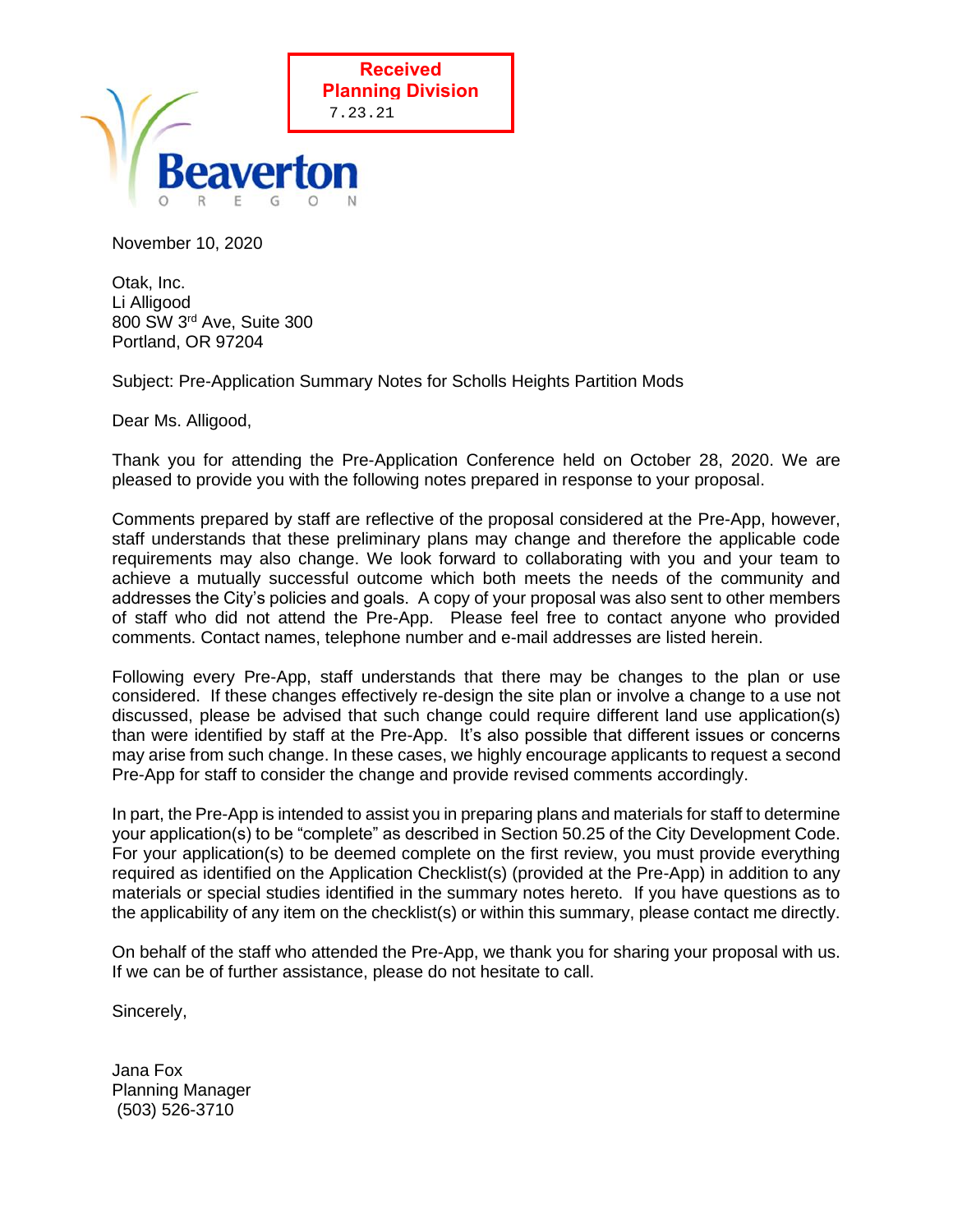# **PRE-APPLICATION CONFERENCE MEETING SUMMARY NOTES Prepared for**  Scholls Heights Phasing Mods PA2020-0041, October 28, 2020

The following pre-application notes have been prepared pursuant to Section 50.20 of the Beaverton Development Code. All applicable standards, guidelines and policies from the City Development Code, Comprehensive Plan and Engineering Design Manual and Standard Drawings identified herein are available for review on the City's web site at: [www.beavertonoregon.gov.](http://www.beavertonoregon.gov/) Copies of the Development Code and Comprehensive Plan are also available for review at the City's Customer Service Kiosk located within the Community Development Department. Copies of these documents are also available for purchase.

The following is intended to identify applicable code sections, requirements and key issues for your proposed development application. Items checked are to be considered relevant to your proposed development.

## **PRE-APPLICATION CONFERENCE DATE:** October 28, 2020

### **PROJECT INFORMATION:**

| <b>Project Name:</b>        | <b>Scholls Heights Phasing Mods</b>                                                                                                                                                             |
|-----------------------------|-------------------------------------------------------------------------------------------------------------------------------------------------------------------------------------------------|
| <b>Project Description:</b> | Allow Phase 2 to proceed prior to or concurrent with phase 1A/1B,<br>grading/modification to housing types, modification of a condition(s) of approval,<br>phasing limit changes.               |
| Property/Deed Owner:        | Hubert & Jeannette Bierly 26690 Horsell Rd, Bend, OR<br>John Bierly, 12150 SW Kobbe Dr, Beaverton, OR<br>Lewis & John Bierly, Susan Thompson, Beaverton, OR<br>South Cooper Mountain Owner, LLC |
| Site Address:               | NE corner of SW Scholls Ferry Road and SW Tile Flat Road                                                                                                                                        |
| Tax Map and Lot:            | Tax Map: 2S2010, Tax Lot: 3200, 3300, 3400, 3500, 3600, 3700, 3800, 3900, 4000,<br>4100, 4200, 4300, 4400,                                                                                      |
| Zoning:                     | R <sub>1</sub> , R <sub>2</sub> , R <sub>4</sub> , R <sub>5</sub> , F <sub>7</sub>                                                                                                              |
| Comp Plan Designation:      | NR-HD, NR-SD, NR-MD                                                                                                                                                                             |
| Site Size:                  | Approximately 132 acres                                                                                                                                                                         |

### **APPLICANT INFORMATION:**

| Applicant's Name: | West Hills Land Development LLC<br>3330 NW Yeon Ave, Suite 200<br>Missoula, MT 59801<br>Portland, OR 97210 |
|-------------------|------------------------------------------------------------------------------------------------------------|
| Phone:            | 503-641-7342 / Dan Grimberg                                                                                |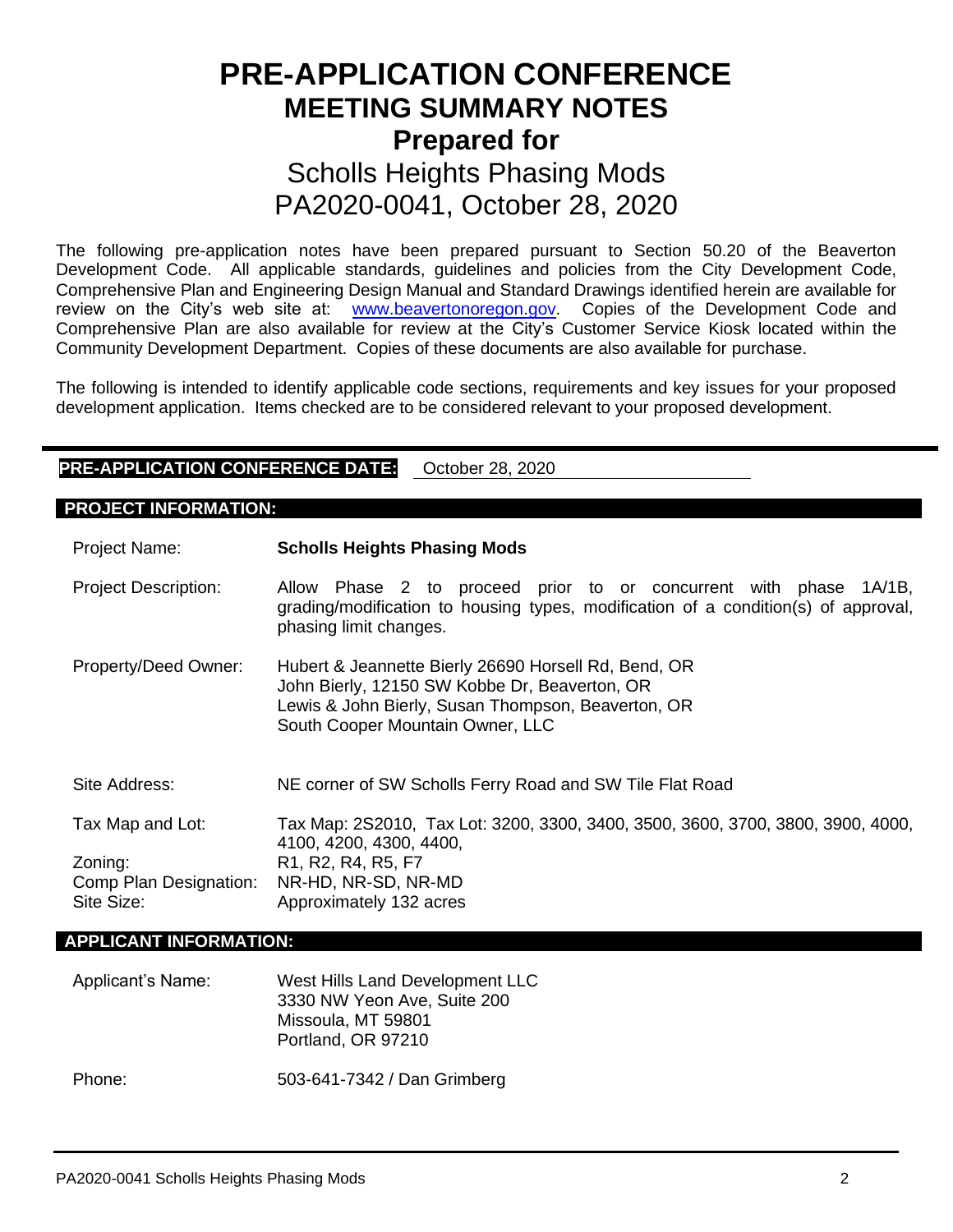**PREVIOUS LAND USE HISTORY:** Subject property is part of the South Cooper Mountain Community Plan (SCMCP) area and was annexed to the City of Beaverton in January, 2013. The subject site was given the City of Beaverton Land Use Designations and Zoning with the Scholls Heights PUD approval. The approved large lot partition has been recorded. Subsequent partitions of two of the large lots and changes to phasing have been approved.

# **SECTION 50.25 (APPLICATION COMPLETENESS):**

The completeness process is governed by Section 50.25 of the Development Code. The applicant is encouraged to contact staff to ask any questions or request clarification of any items found on the application checklists that were provided to the applicant at the time of the pre-application conference. In addition, the applicant should be aware that staff is not obligated to review any material submitted 14 days or later from the time the application has been deemed "complete" that is not accompanied with a continuance to provide staff the necessary time to review the new material.

## **APPLICATION FEES:**

Based on the plans and materials provided, the identified application fees (land use only) are as follows.

| Modification of a Decision-Subdivision         | \$6,238 (+\$99/Lot if additional lots proposed) |
|------------------------------------------------|-------------------------------------------------|
| <i>Possible</i> Modification of a Decision-PUD | \$4,262                                         |
| Possible Design Review Two                     | \$2,687                                         |

**\*See Key Issues/Considerations herein** for description of applications and associated process.

No fee increase are scheduled at this time; however, the fees are subject to change. Fees in effect at the time of application submittal will control. Please contact Current Planning (503-526-2420) or visit our website [www.beavertonoregon.gov/bib](http://www.beavertonoregon.gov/bib) prior to submittal of your application to confirm the current application fee(s).

## **SECTION 50.15. CLASSIFICATION OF APPLICATIONS:**

Applications are subject to the procedure (Type) specified by the City Development Code. Per Section 50.15.2 of the Code, when an applicant submits more than one complete application for a given proposal, where each application addresses separate code requirements and the applications are subject to different procedure types, all of the applications are subject to the procedure type which requires the broadest notice and opportunity to participate. In this case, the proposal is subject to a **Type 3** procedure.

## **SECTION 50.30 (NEIGHBORHOOD REVIEW MEETING):**

Based on the information presented at the pre-application, a Neighborhood Review Meeting is not required because the necessary type 3 applications are modifications of previously approved decisions. Staff always recommends community outreach through a neighborhood meeting. Neighborhood Advisory Committee: (NAC): **Neighbors Southwest** Contact: Elliot Otteson, Chair, [eotteson@horizoncommunity.church/](mailto:eotteson@horizoncommunity.church) 503-547-3013

For meetings held at the NAC staff recommend that a separate sign-in sheet be provided. Note that after the neighborhood meeting, summary of the meeting along with a copy of your sign-in sheet is to be mailed to the NAC contact above. The city also request that the summary of the meeting and sign-in sheet is also sent to: City of Beaverton, Neighborhood Program, P.O. Box 4755, Beaverton, OR 97076 or emailed to: [neighbormail@beavertonoregon.gov](mailto:neighbormail@beavertonoregon.gov)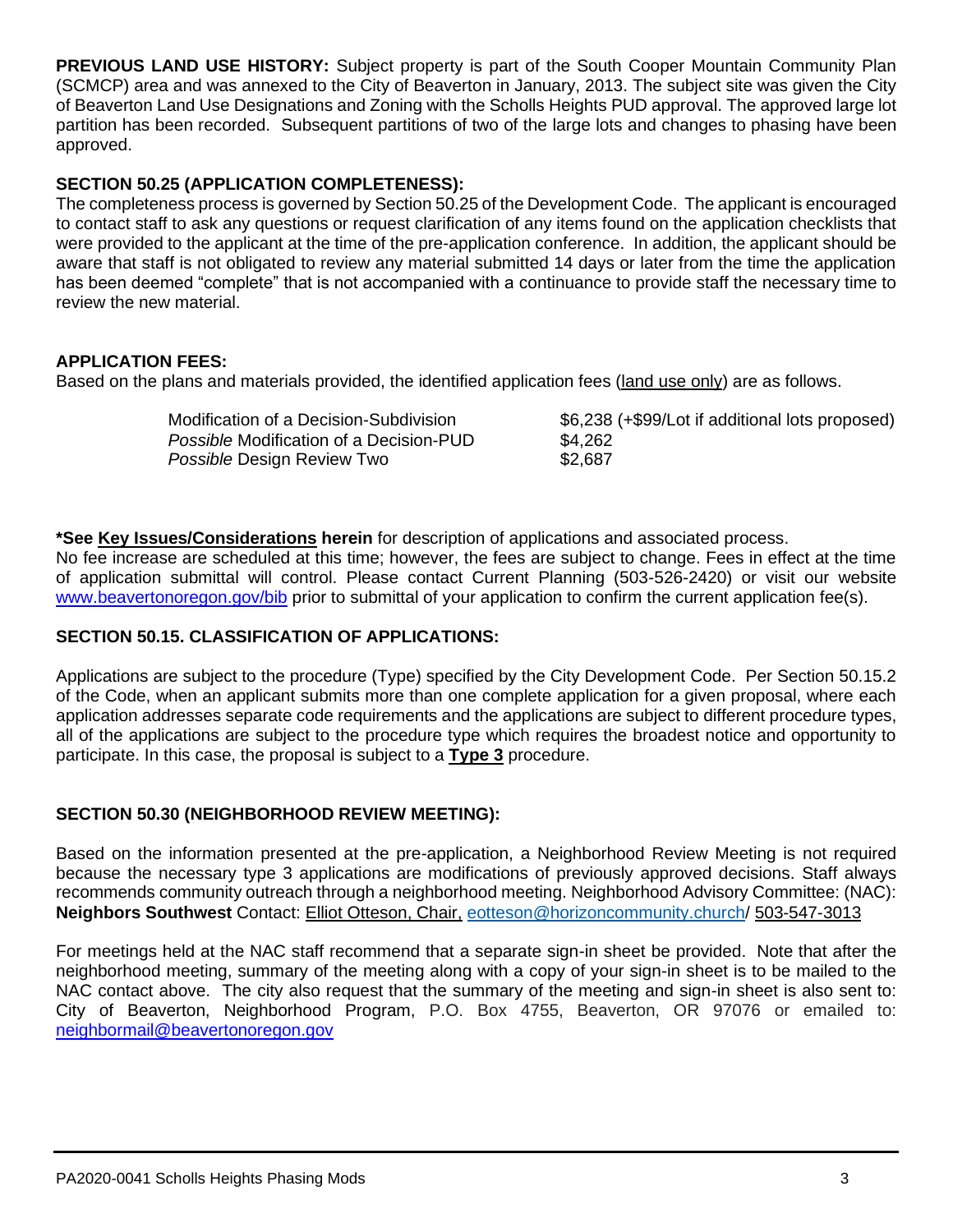## **CHAPTER 20 (LAND USES):**

See *"Key Issues / Considerations"* herein. Limited Land Use applications will need to address Chapter 20 compliance. See Development Standards of the applicable Residential zoning districts in table of 20.05.15.

## **CHAPTER 30 (NON-CONFORMING USES):**

| Proposal subject to compliance to this chapter? | │  │Yes          | $\mathsf{I}\bar{\mathsf{X}}\mathsf{I}$ No |
|-------------------------------------------------|------------------|-------------------------------------------|
| <b>CHAPTER 40 (PERMITS &amp; APPLICATIONS):</b> |                  |                                           |
| Facilities Review Committee review required?    | $\mathbb{R}$ Yes | <b>No</b>                                 |

**Please Note: Applicant's written response to Section 40.03 (Facilities Review) should address each criterion.** If response to criterion is "Not Applicable", please explain why the criterion is not applicable.

## **Applicable Application Type(s):**

|    | <b>Application Description</b>      | Code Reference | <b>Application Type</b>                                                                            |
|----|-------------------------------------|----------------|----------------------------------------------------------------------------------------------------|
|    | Possible Modification of a          | 50.95          | $\vert$ Type 1 $\vert$ Type 2 $\vert \times$ <b>Type 3</b>                                         |
|    | <b>Decision - PUD</b>               | 40.15.15.4     | Type 4                                                                                             |
| 2. | <b>Modification of a Decision -</b> | 50.95          | $\mathsf{Type} \mathsf{1}$ $\mathsf{\times} \mathsf{Type} \mathsf{2}$   $\mathsf{Type} \mathsf{3}$ |
|    | <b>Preliminary Subdivision</b>      | 40.45.15.5     | Type 4                                                                                             |
| 3. | <b>Possible Design Review</b>       | 50.95          | $\mathsf{Type} \mathsf{1}$ $\mathsf{\times} \mathsf{Type} \mathsf{2}$   $\mathsf{Type} \mathsf{3}$ |
|    | (Modification or New)               | 40.20.15.2     | Type 4                                                                                             |

**Comments: In order for your applications to be deemed complete, a written statement necessary, supported by substantial evidence in response to all applicable approval criteria.** Specifically, your application narratives will need to explain how and why the proposed application meets the applicable approval criteria for the land use applications identified above. Approval criteria and development regulations in effect at the time an application is received will control. Approval criteria and development regulations are subject to change.

#### **CHAPTER 60 (SPECIAL REGULATIONS):**

The following special requirements when checked are applicable to your development. You should consult these special requirements in the preparation of written and plan information for a formal application. (Please note: Should the new zoning district approach be pursued, additional criteria may apply depending on the proposal):

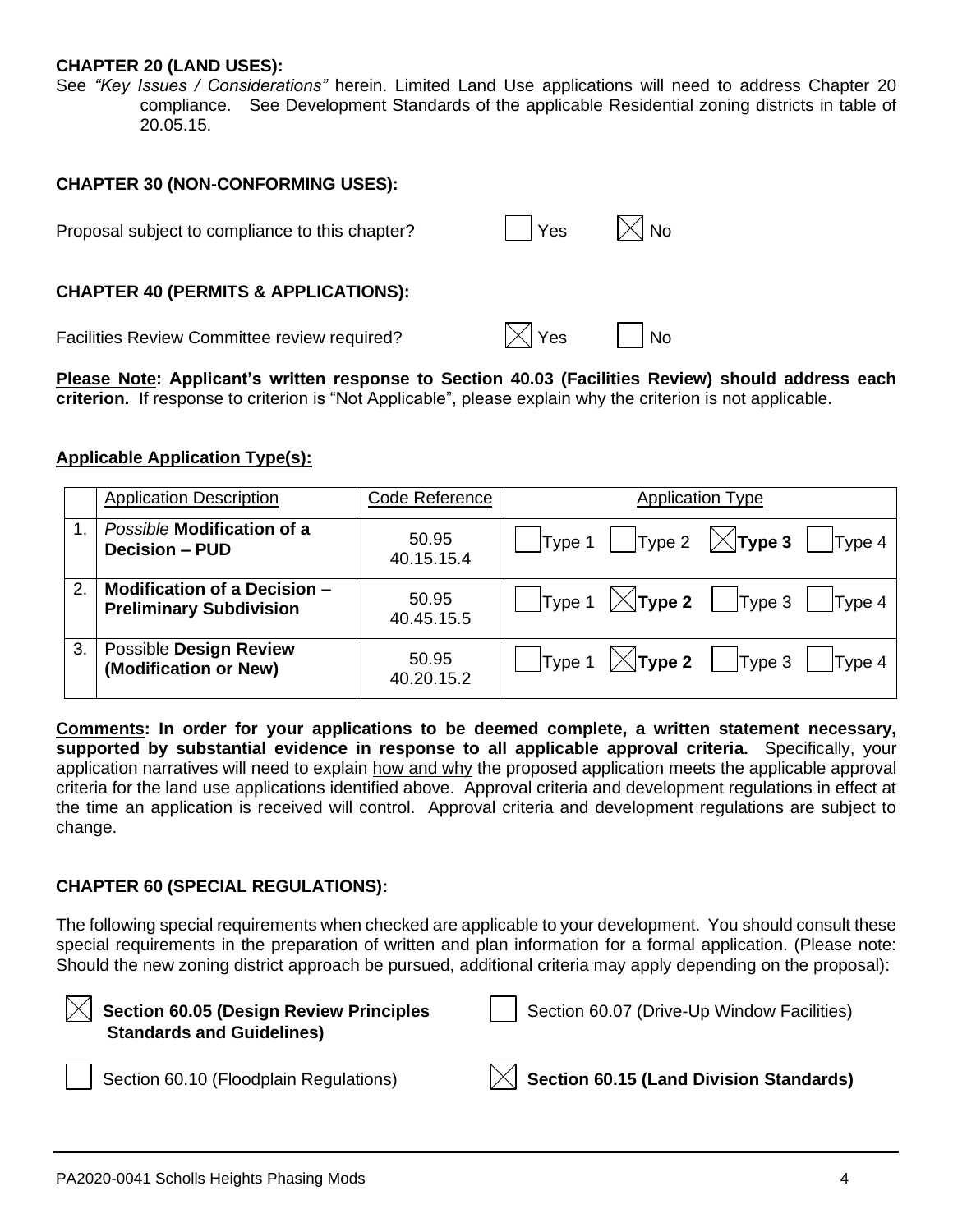| Section 60.20 (Mobile & Manufactured Home<br>Regulations) | Section 60.25 (Off-Street Loading)                   |
|-----------------------------------------------------------|------------------------------------------------------|
| Section 60.30 (Off-Street Parking)                        | Section 60.33 (Park and Recreation Facilities)       |
| <b>Section 60.35 (Planned Unit Development)</b>           | Section 60.40 (Sign Regulations)                     |
| Section 60.45 (Solar Access Protection)                   | Section 60.50 (Special Use Regulations)              |
| <b>Section 60.55 (Transportation Facilities)</b>          | Section 60.60 (Trees and Vegetation)                 |
| <b>Section 60.65 (Utility Undergrounding)</b>             | <b>Section 60.67 (Significant Natural Resources)</b> |
| Section 60.70 (Wireless Communication)                    |                                                      |

Comments: For the applications to be deemed complete, written analysis will need to identify and explain how the proposal meets all applicable provisions/requirements as checked above.

Please note that **compliance with the South Cooper Mountain Community Plan is required as part of showing compliance with the PUD Modification request**, these policies can be found in the South Cooper Mountain Community Plan.

## **OTHER DEPARTMENT/AGENCY CONTACTS:**

Your project may require review by other City departments and outside agencies. Please plan to contact the following staff persons at the City of Beaverton or other agencies when their name is checked. In some instances, some or all of these staff persons may submit written comments for the pre-application conference. These comments may be discussed at the pre-application conference and will be attached to this summary:

contact for further information if checked

### Recommended Clean Water Services

(CWS not sent copy of Pre-Application materials)

Clean Water Services (CWS) regulates sanitary sewer, storm and surface water management within Washington County in coordination with the City of Beaverton. CWS also conducts environmental review for proposed development projects that are located in proximity to sensitive areas (generally wetlands, riparian areas and stream corridors). Staff recommends that applicants contact CWS staff as early as possible in order to obtain a *Service Provider Letter* (SPL). For many development permits, the SPL is required before the application is determined to be complete (BDC 50.25.1.F) which starts the Beaverton land use review processes. CWS environmental regulations are explained in Chapter 3 of the *[Design and Construction Standards](https://www.cleanwaterservices.org/media/1759/dc-chapter-3.pdf)* at: [www.cleanwaterservices.org/permits](http://www.cleanwaterservices.org/permits-development/design-construction-standards)[development/design-construction-standards](http://www.cleanwaterservices.org/permits-development/design-construction-standards)

If no sensitive areas exist on or within 200 feet of the project site, CWS can also issue a statement indicating no sensitive areas exist which the city will also accept as documentation under Section 50.25.1.F. To start the environmental review process and obtain an SPL, complete the [pre-screening site assessment form.](http://www.cleanwaterservices.org/documents-forms/pre-screen-form/) For more information about CWS environmental review, you may email [splreview@cleanwaterservices.org](mailto:splreview@cleanwaterservices.org) or contact **Laurie Bunce**, CWS Engineering Technician, at (503) 681-3639.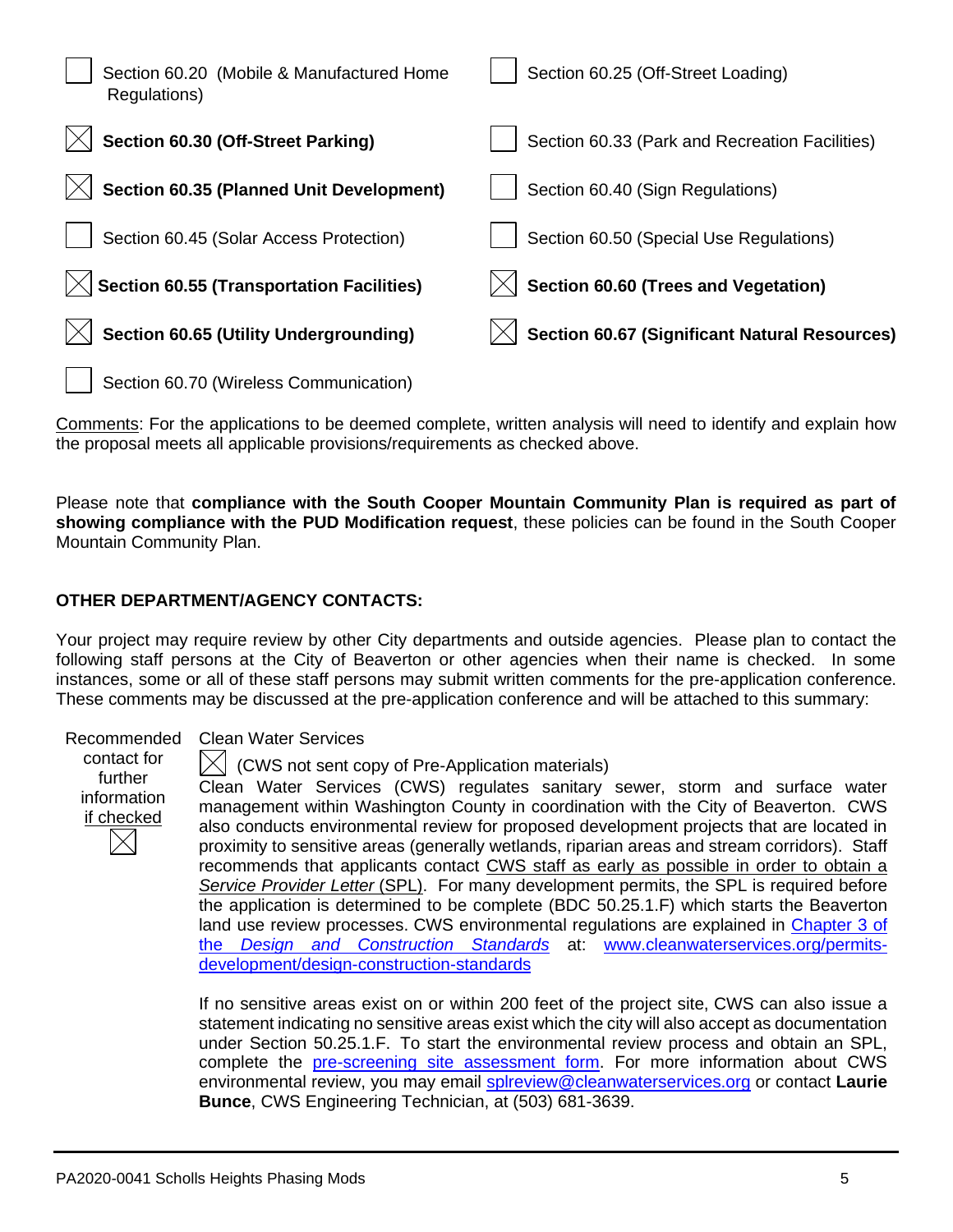| <b>Carl Werner, Senior Structural Plans Examiner, City of Beaverton</b><br>(503) 526-2472 / cwerner@beavertonoregon.gov<br>Comment: Plans reviewed. No comments at this time. Please contact the Building<br>Division if you have further building questions. |
|---------------------------------------------------------------------------------------------------------------------------------------------------------------------------------------------------------------------------------------------------------------|
| <b>Steve Brennen, Operations, City of Beaverton</b><br>(503) 526-2200 / sbrennen@beavertonoregon.gov<br>Comment: No written comments provided to date / not expected.                                                                                         |
| Naomi Patibandla, Site Development, City of Beaverton<br>(503) 256-2513 / npatibandla@beavertonoregon.gov<br>Plan reviewed. Comments incorporated.                                                                                                            |
| Kate McQuillan, AICP, Transportation, City of Beaverton<br>(503) 526-2427/ kmcquillan@beavertonoregon.gov<br>Plan reviewed. No Comments                                                                                                                       |
| Elizabeth Cole, Recycling Program, City of Beaverton<br>(503) 526-2460 / ecole@beavertonoregon.gov<br>Plan reviewed.                                                                                                                                          |
| Naomi Vogel, Planner, County of Washington<br>Naomi_vogel@co.washington.or.us<br>Plan reviewed. Written comments not provided.                                                                                                                                |

## **KEY ISSUES/CONSIDERATIONS:**

**Staff has identified the following key development issues, or design consideration or procedural issues that you should be aware of as you prepare your formal application for submittal. The identification of these issues or considerations here does not preclude the future identification of other key issues or considerations:**

- **1. Land Use Applications** In review of the plans and materials submitted for consideration, staff has identified the following land use applications. Please note that the City of Beaverton allows concurrent review of land use applications.
	- a. **Modification of a Decision – Preliminary Subdivision** (LD) (Type 2). Modifications to the proposed phasing of the PUD are addressed in the Preliminary Subdivision application approved for the Scholls Heights PUD. Modifications to conditions of approval. Modifications to grading. The modification application should focus only on portion of the subdivision that are proposed to be modified.
	- b. *Possible* **Modification of a Decision – PUD** (CUP) (Type 3). Modifications to conditions of approval for open space per phase may be necessary if the number of units per phase changes as part of the phasing modification request. The modification application should focus only on portion of the PUD that are proposed to be modified.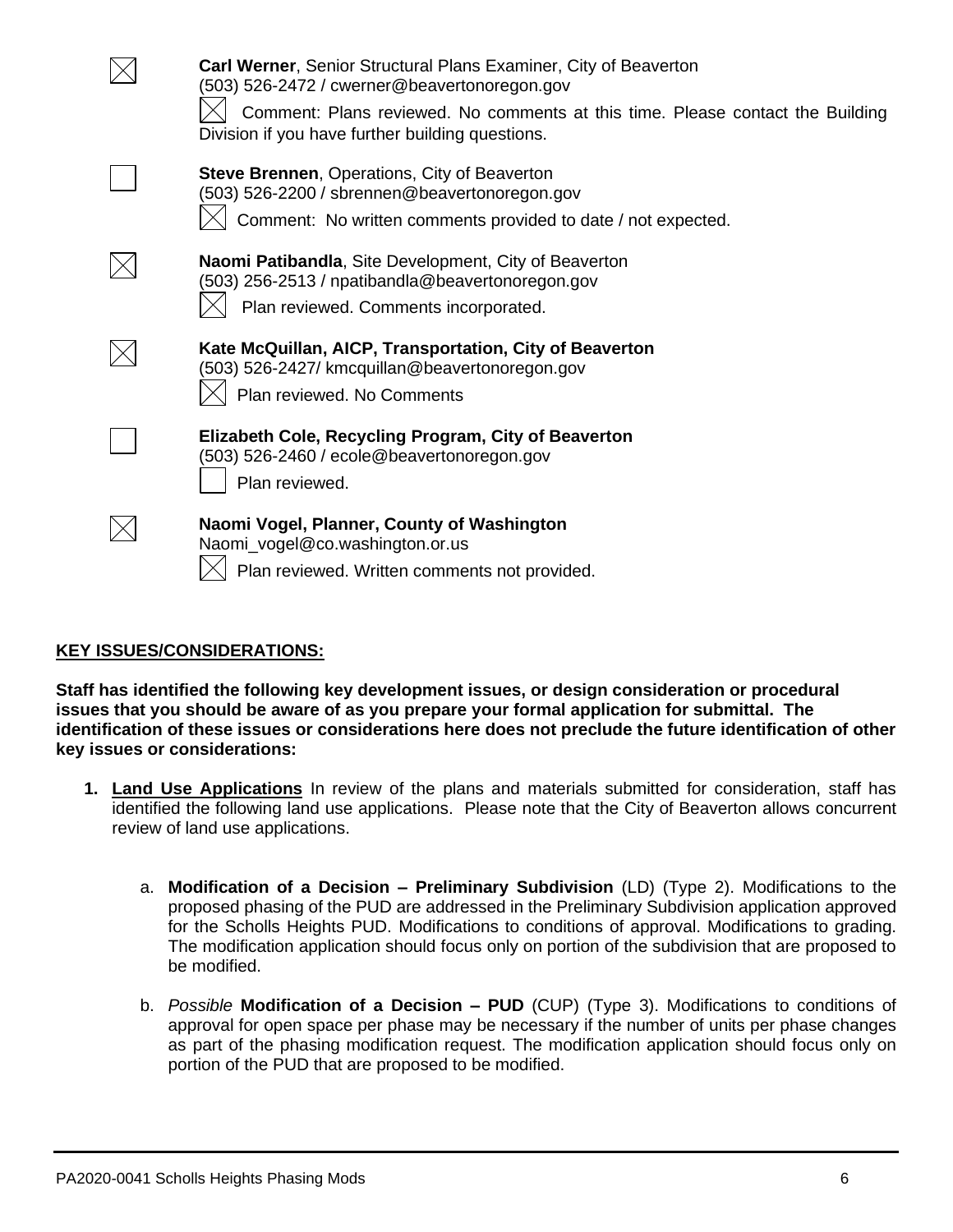- c. *Possible* **Design Review Two or Modification of a Decision – Design Review** (LD) (Type 2). Modifications to the attached single-family residential product or single family residential lots will require modification to, or a new, Design Review Two application.
- d. Should the proposal include changes to phase lines that require additional land divisions or modifications not already discussed additional applications may be identified as necessary.
- **2. Improvements to Tile Flat & Scholls Ferry Roads.** Requests so modify conditions of approval related to the timing of construction of improvements to SW Tile Flat Road and SW Scholls Ferry Road must show how the proposed new condition of approval better accomplishes the purpose of the condition requiring the improvements be done with the first phase of development. This is a high bar. Any proposed new condition of approval should include a detailed analysis from a traffic engineer to support the request. In addition, the language of the condition shall be clear about what events trigger the required improvements to be constructed. Tracking the number of building permits is not a desirable outcome for a condition from a logistical standpoint.
- **3. Facilities Review Approval Criteria.** Written response to the Facilities Review approval criteria is necessary (Section 40.03 of the Development Code). Applicant's narrative should respond to how critical facilities and services can be provided to the development at the partition phase. Response to Facilities Review approval criteria will also be required with each design review and should address utility provisions, site access, etc.
- **4. South Cooper Mountain Community Plan Compliance.** Applications should address compliance with applicable policies of the SCMCP in the narrative portion of the application. Responses should focus on changes from the originally approved Scholls Heights PUD.
- **5. Phasing Plan.** An updated phasing plan will need to be provided, showing how each phase can receive utilities, provide adequate open space, and be constructed in a logical manner.
- **6. Open Space Plan.** A plan showing the required open space to be constructed to meet the active and passive open space requirements is needed with the proposed modifications.
- **7. Owner Signatures.** All proposed modifications must contain the signatures of all property owners, including the owners of phase 1A/1B. Any proposed condition of approval changes should be consented to by all owners.
- **8. Unit Type Analysis:** If the applicant proposes changes to unit types or additional units/lots an updated analysis addressing the unit split requirements in the SCMCP shall be provided showing the proposal continues to be in compliance with the standard.
- **9. System Development Charges.** The Washington County Transportation Development Tax (TDT) will be due for developments prior to issuance of building permits, in addition to other System Development Charges. The SDC charges are not assessed or evaluated through the land use application review process.

The TDT is based on the estimated traffic generated by each type of development. The TDT is collected prior to the issuance of a building permit; or in cases where no building permit is required (such as for golf courses or parks), prior to final approval of a development application.

To estimate the tax please use Washington County's TDT Self Calculation Form: [www.co.washington.or.us/LUT/Divisions/LongRangePlanning/PlanningPrograms/TransportationPlannin](http://www.co.washington.or.us/LUT/Divisions/LongRangePlanning/PlanningPrograms/TransportationPlanning/transportation-development-tax.cfm) [g/transportation-development-tax.cfm\)](http://www.co.washington.or.us/LUT/Divisions/LongRangePlanning/PlanningPrograms/TransportationPlanning/transportation-development-tax.cfm). For more information please contact Jabra Khasho, City of Beaverton Transportation Engineer, at (503) 526-2221 or [jkhasho@BeavertonOregon.gov.](file://///COBNAS2/CDD$/Transportation/Projects/Beaverton%20Development%20Review/PreApp%20Comments/2015%20PreApps/jkhasho@BeavertonOregon.gov)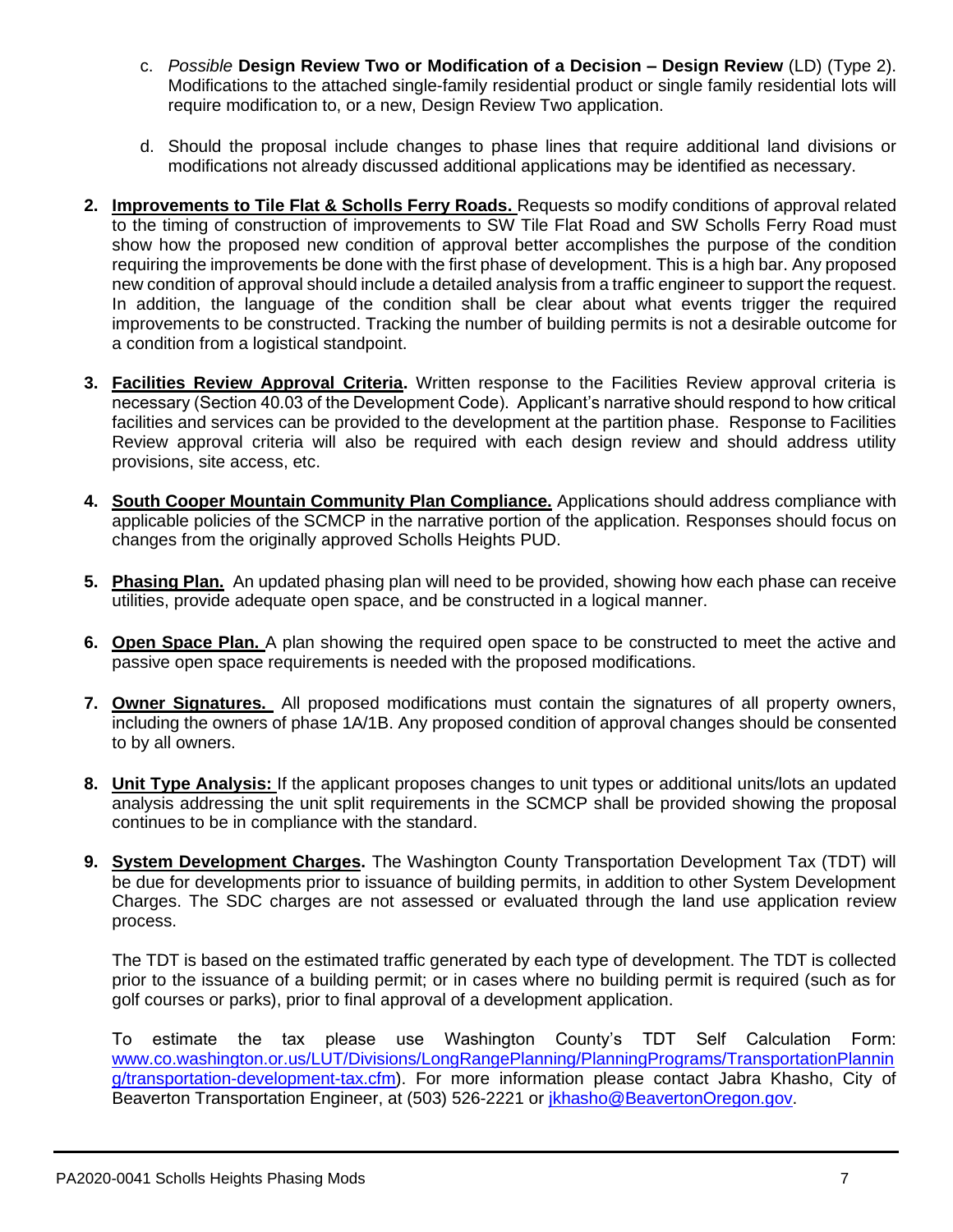For information regarding sanitary sewer, storm sewer, water, park, Metro construction excise, School District construction excise, and other applicable fees please use the Building Division link: [http://www.beavertonoregon.gov/DocumentCenter/Home/View/605\)](http://www.beavertonoregon.gov/DocumentCenter/Home/View/605) or contact the Building Department at [cddmail@BeavertonOregon.gov.](mailto:cddmail@BeavertonOregon.gov)

- **10. Service Provider Letters (SPL).** The City of Beaverton requires service provider letters from special districts who provide services to the subject site. Service Provider Letters are required prior to your application being deemed complete in the land use process. Staff has identified the following service provider letters as applicable to your proposal:
	- a. **Clean Water Services (CWS):** All development within the City requires a Clean Water Services SPL for environmental review. Information can be found at Clean Water Services Website [https://www.cleanwaterservices.org/permits-development/step-by-step-process/environmental](https://www.cleanwaterservices.org/permits-development/step-by-step-process/environmental-review/)[review/](https://www.cleanwaterservices.org/permits-development/step-by-step-process/environmental-review/)
	- b. **Tualatin Valley Fire & Rescue (TVF&R):** TVF&R requires as SPL to address fire code issues related to development. The SPL form can be found at the following link <https://www.tvfr.com/FormCenter/Public-Records-7/Service-provider-letter-for-city-of-Beav-62>
	- c. **\* Beaverton School District (BSD):** All developments that create either lots for single family development (Land Divisions) or dwelling units (Design Review) require a SPL from BSD to address school capacity. Please contact Robert McCracken, Facilities Planning Coordinator, at (503) 356-4319 or [robert\\_mccracken@beaverton.k12.or.us](mailto:robert_mccracken@beaverton.k12.or.us) \**Only if additional lots are proposed.*
	- d. **Water Service:** All developments require a Water Service Provider Letter to address water service provision. The SPL form can be found here: \\COBNAS2\CITYWIDE\$\PublicWorks\TVWD IGA\2018 Service Area IGA Operations and [Maintenance Plan\New Development\Request for Statement of Service Availability](file://///COBNAS2/CITYWIDE$/PublicWorks/TVWD%20IGA/2018%20Service%20Area%20IGA%20Operations%20and%20Maintenance%20Plan/New%20Development/Request%20for%20Statement%20of%20Service%20Availability%20(Water).pdf) (Water).pdf
- **11. Electronic Plan Review.** The City of Beaverton offers electronic plan submission for Planning, Site Development, and Building permit review. For more information please visit our Apply for Permits page at<https://www.beavertonoregon.gov/2047/Apply-for-Permits> or contact staff.
- **12. Continued Coordination.** We look forward to working with you and your team as the project evolves. Please do not hesitate to contact us with any questions.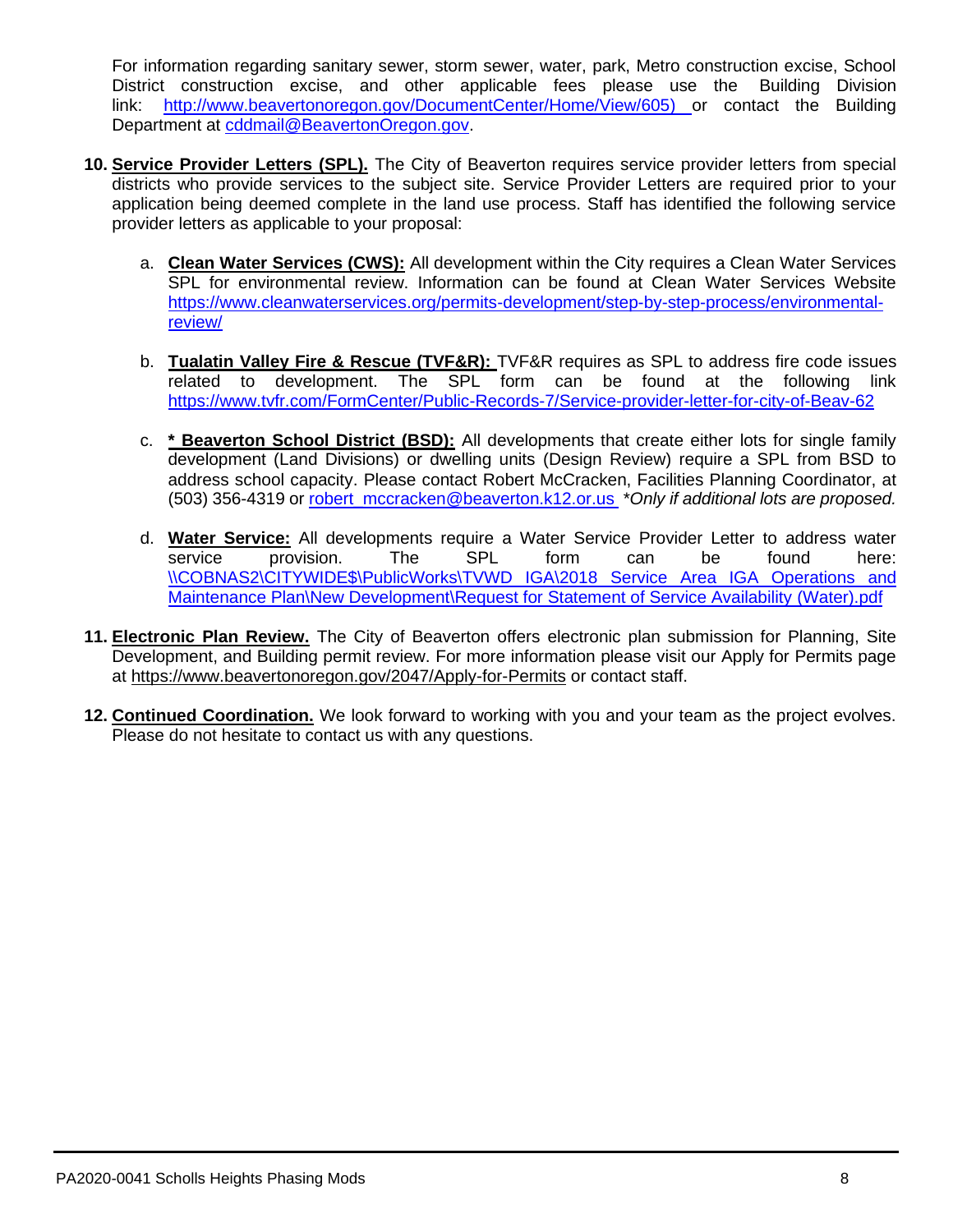

City of Beaverton Community Development Department Site Development Division 12725 SW Millikan Way 4th Floor Beaverton, OR 97076 Tel: (503) 350-4021 Fax: (503) 526-2550 www.BeavertonOregon.gov

# **PRE-APPLICATION CONFERENCE MEETING SUMMARY**

Site Development & Engineering

**Project Name:** Scholls Heights at South Cooper Mountain (SCM) Mods

# **Pre-Application Conference Number:** PA2020-0041

**Date**: October 28, 2020

**Prepared by:** Naomi Patibandla-Site Development Division

**Ph:** (503) 526 2513 **Fx**: (503) 526-2550 **Email**: npatibandla@BeavertonOregon.gov

## **General Notes:**

This development shall be in compliance with the City of Beaverton and Clean Water Services standards outlined per Scholls Heights PUD land use decision. Please refer to City Engineering Design Manual (EDM) for [site plan submittal requirements.](https://www.beavertonoregon.gov/DocumentCenter/View/24662/2018-EDM-Chapter-1) Site plans will need to be on 22x34inch sheets.

City of Beaverton sanitary sewer and storm drainage are in the vicinity of this project and can serve this site. City of Beaverton is the potable and non-potable water provider for this site. Per Beaverton City Code, Section 9.05.046 for Extension of Facilities, public utilities (potable and non-potable water, sanitary sewer and storm drainage) must be brought to serve this site upon development and to facilitate future adjacent development.

Utility provision issues must be addressed with the modification application to demonstrate City service feasibility for each phase including a storm water management plan prepared by a professional civil engineer. Per sections 307 and 311 of Oregon Uniform Plumbing Code, storm and/or sanitary sewer that serve/crosses more than one lot shall be a public system.

For waterline connection feasibility- Phase 3 is served off the 550 HGL but the pipes connecting it to Road 8B are 470 HGL.

Alternatives for connecting Phase 3 to 550 are:

A) Connect to the 550 line in Road 8B. This requires that 550 piping is built west out Road 8B

B) Connect to the 550 line north of the 470 PRV. This requires that 550 piping is built north 150' and then west.

C) Depending on status of the 550 line in 6B, connect via the north.

Once the area develops further (either the 550 north line reaches Phase 3, or another connection), then the connection to 550 in the south needs to be closed and the pipes reconnected to 470 HGL piping to serve development.

External agency applications and permits like- Clean Water Services- 1200C, Washington County, Army Corp of Engineer and Department of State Land Permits for any other phases of this PUD will